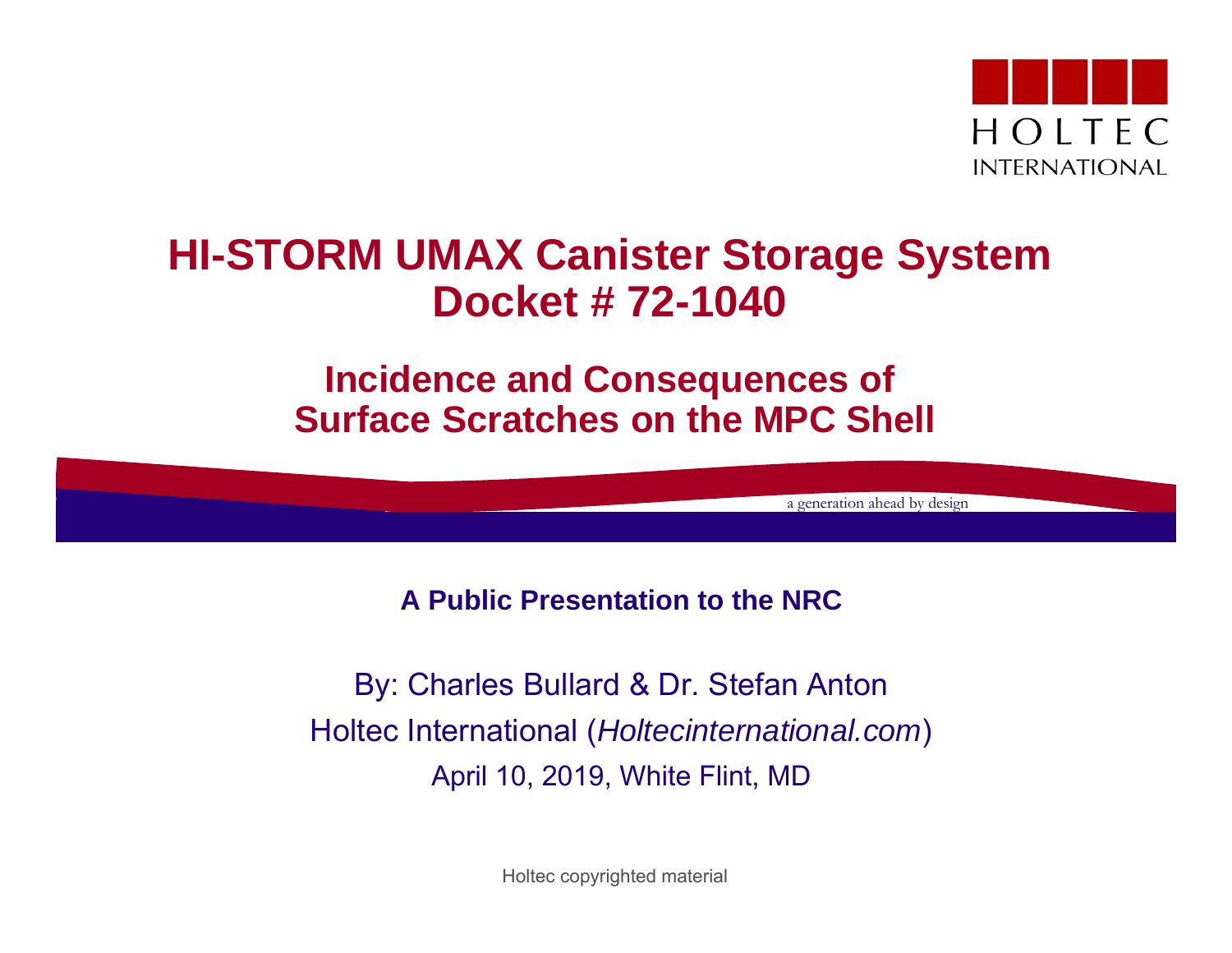



a generation ahead by design

Areas of presentation:

- Consideration of Scratches in the ASME Code, regulatory and licensing space
- $\triangleright$  Information in the UMAX FSAR related to MPC scratches and the basis for change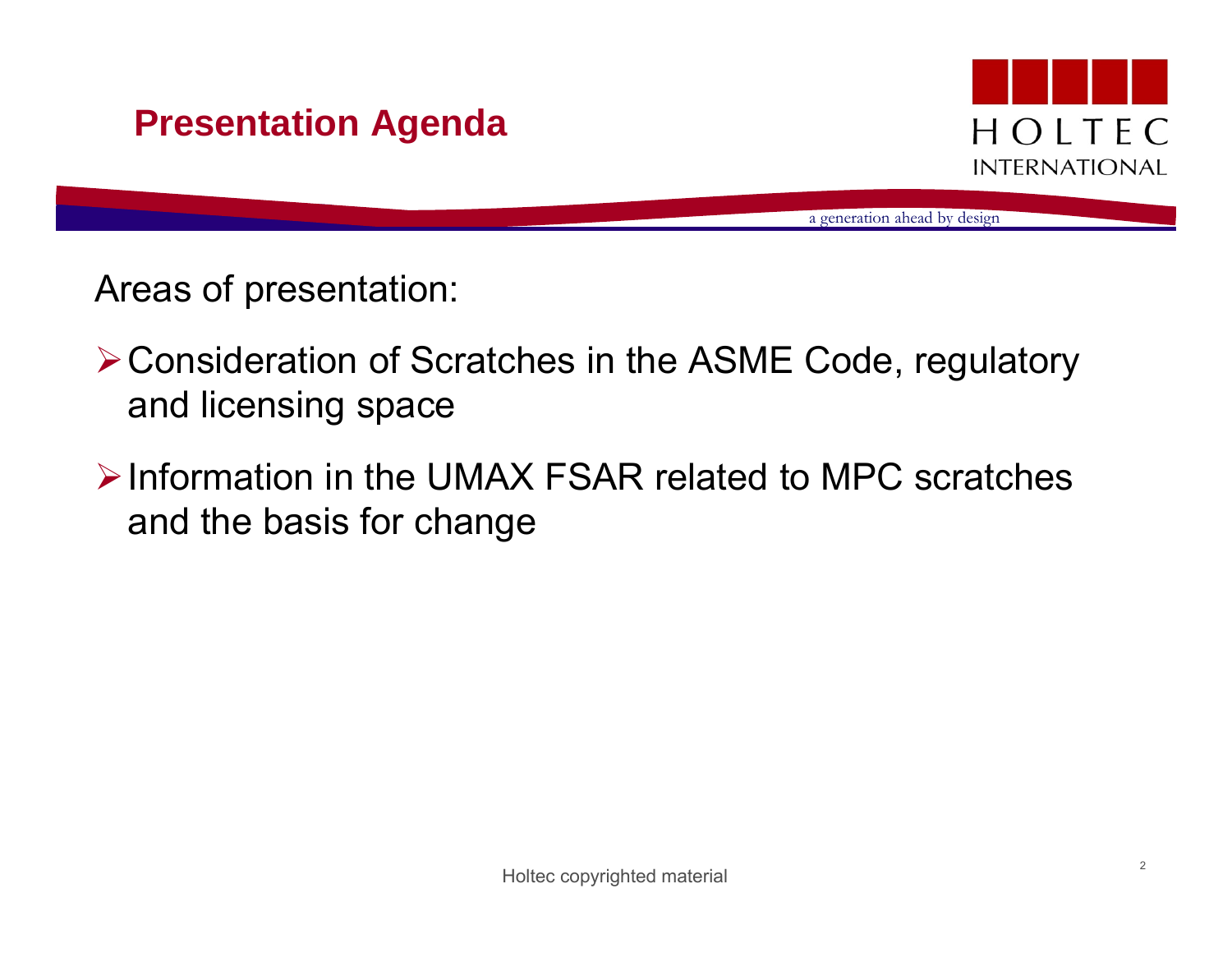

- To present Holtec's regulation-informed and ASME Codebased position on MPC surface scratches for NRC's consideration.
- To provide a definitive case why the statement in the Operations chapter (Section 9.5) of the "UMAX" FSAR on the plausible absence of scratches during Canister loading is **NOT** safety-significant information and does **NOT** affect functional performance under the Certificate-of-Compliance granted by the NRC.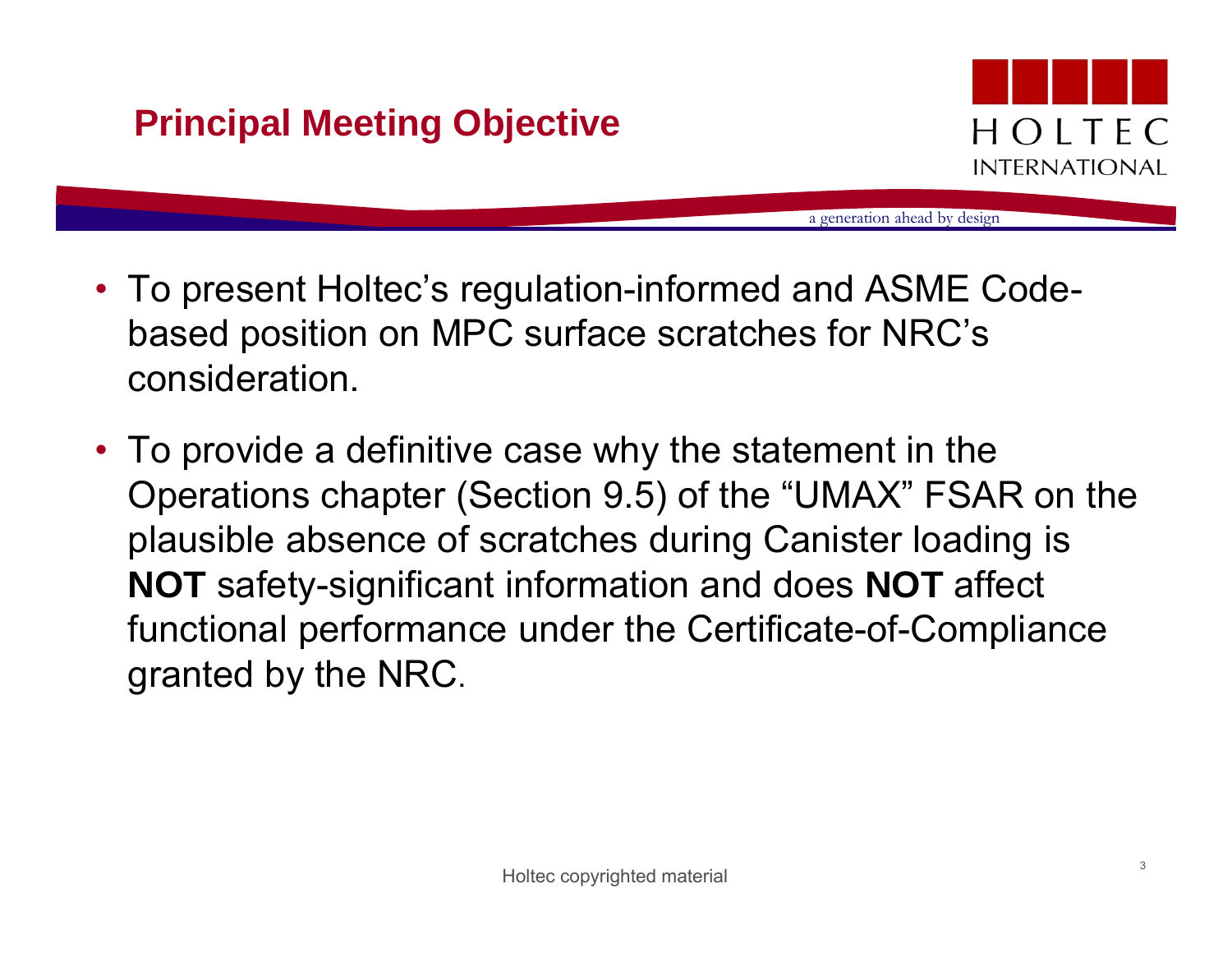# **Origin and Prevalence of Scratches**



- > Scratches in plates and shells in the manufacture of any weldment are present everywhere. From the time a stack of plates arrives at the factory, the rubbing between the plate layers causes scratches to develop. Most plates come from the mill bearing scratches. Rolling, bending, forming, shearing, machining, etc., necessary to fabricate are all potential scratch-making operations. Surface scratches are commonplace and expected in MPCs.
- > Quality manufacturing plants, such as ours, place a limit on admissible depth and population density of scratches, primarily to address workmanship considerations. Holtec's procedure HSP-320 has been used to screen scratches in thousands of hardware supplied by the company to nuclear plants.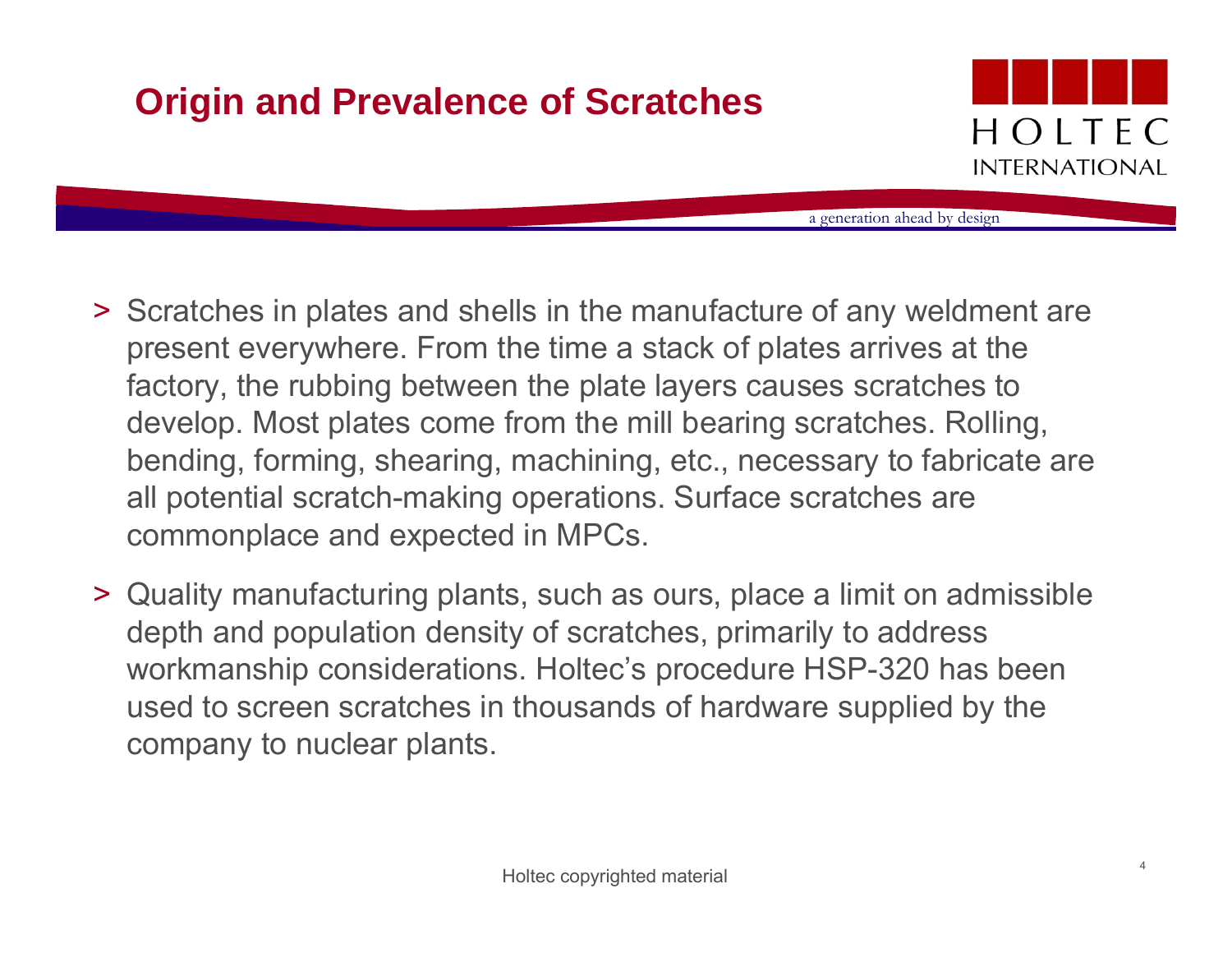# **The Many Incarnations of Scratches**



- > Two materials rubbing against each other produce scratches through abrasive wear.
- > Materials that have close metallurgical affinity (such as austenitic stainless against austenitic stainless) are also susceptible to adhesive wear (galling) which can cause the scratch to be exacerbated.
- > The depth and width of a scratch depends on the contact force and the state of the armor on the stainless steel surface (which varies from plate to plate). However, *the greater the contact force, the deeper the scratch.*
- > Predicting the size of the scratch, therefore, is not an exact science.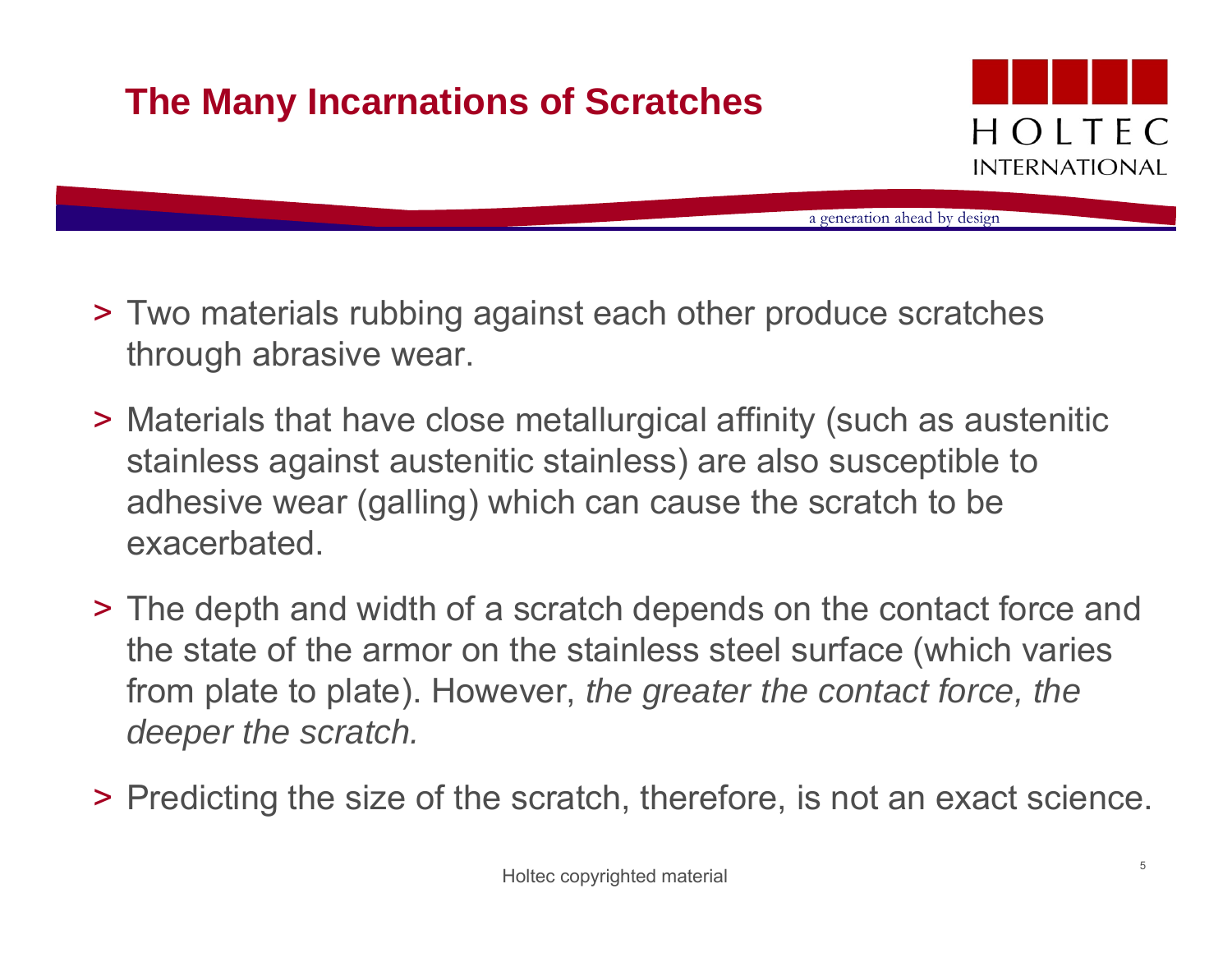# **Minimizing the Extent of Scratching**



- > Minimizing the extent of scratching on the Canister's surface must occur in conjunction with other considerations.
- > For example, the ID of the Shield Ring opening in "UMAX" is 1/2 inch larger than the Canister OD to minimize the crew dose; the MPC Seismic Restraints are likewise closely positioned.
- > The result: UMAX has a very high seismic tolerance capability, and the dose sustained by the crew is negligible.
- > Scratches, which are purely cosmetic, are tolerated for the sake of the far more important benefits mentioned above.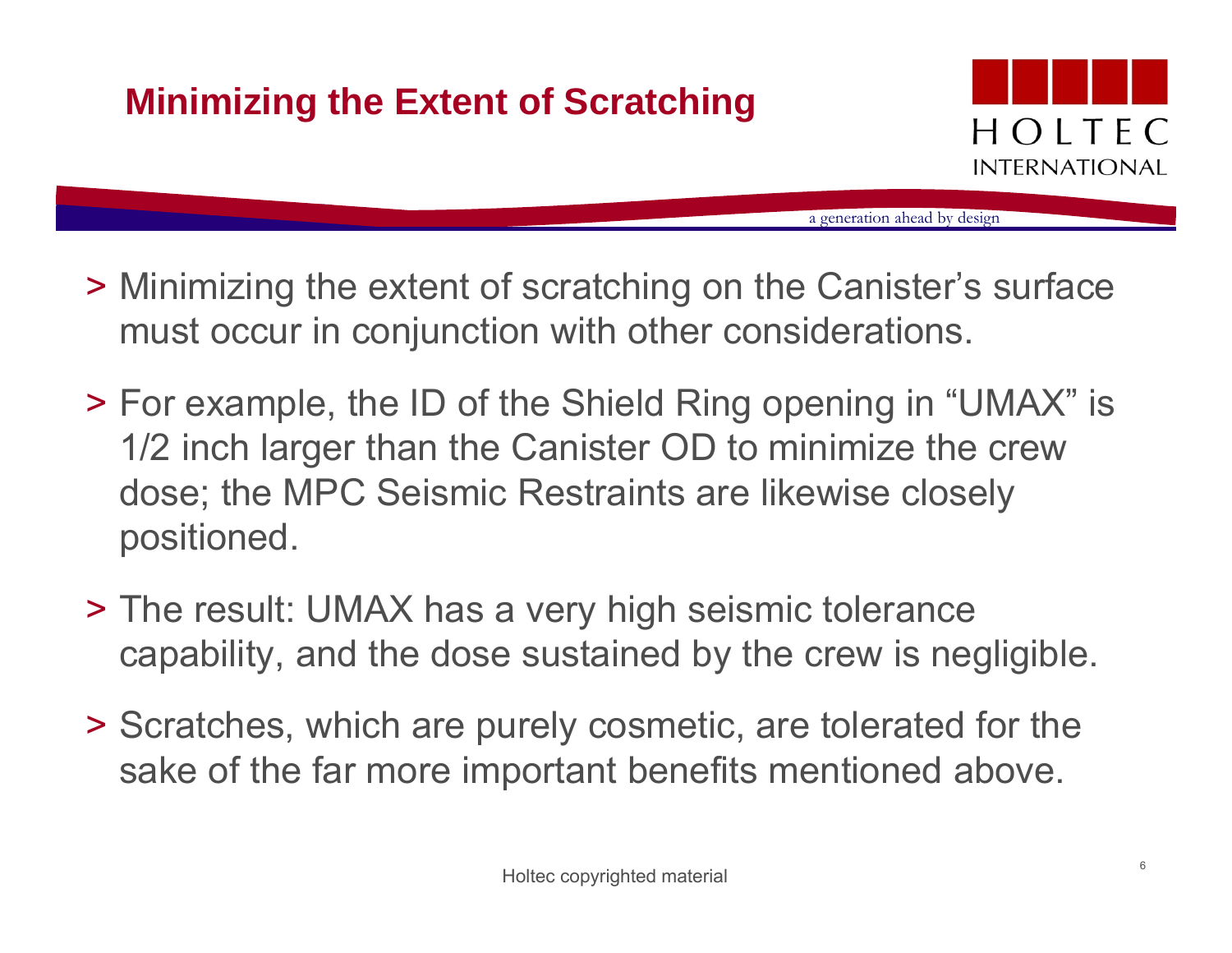### **The MPC is replete with local discontinuities such as scratches**

# HOLTEC **INTERNATIONAL**

- > As the figure shows, the Local Discontinuities are everywhere in a manufactured MPC.
- > Every ridge and valley in an aswelded seam is a Local Discontinuity.

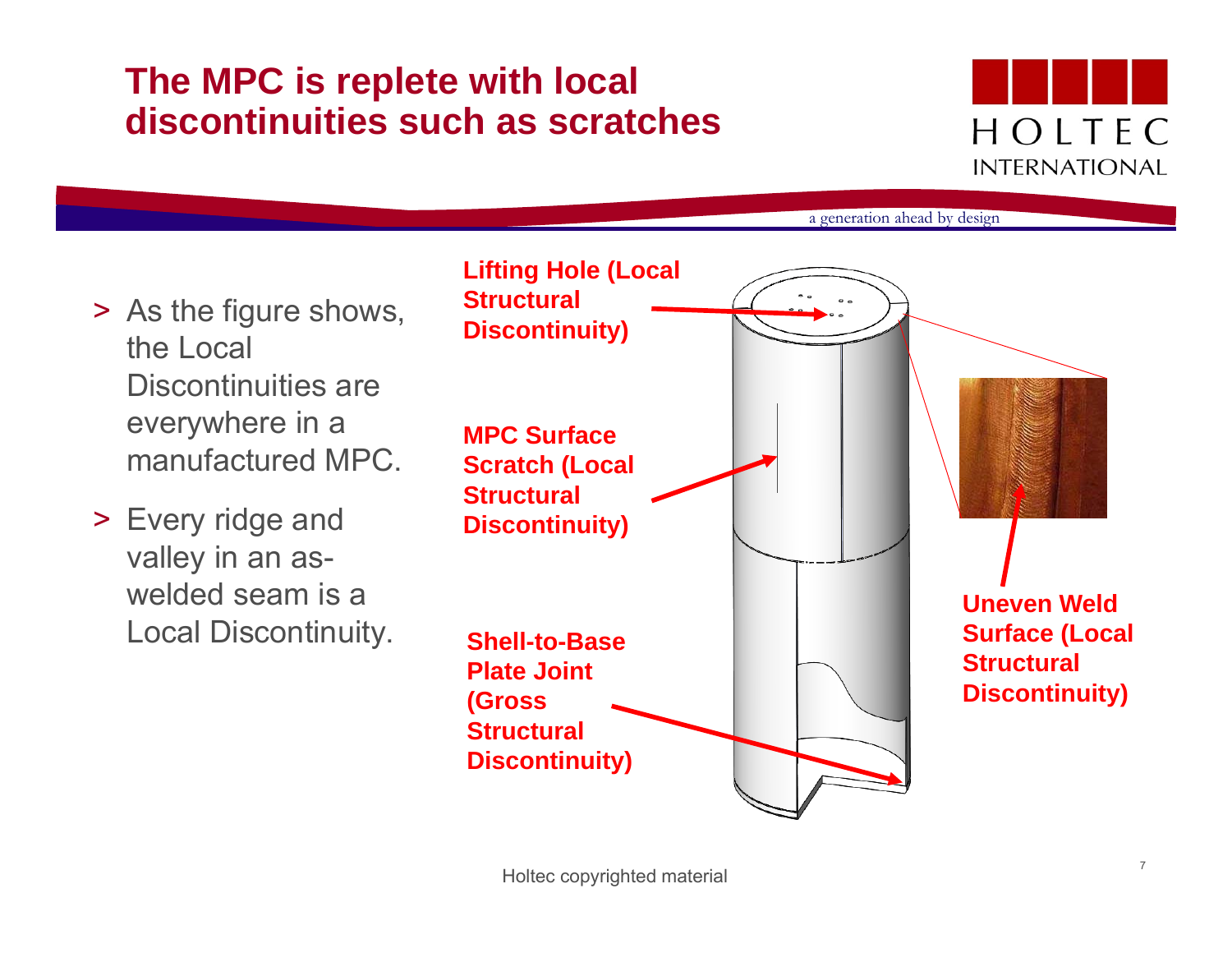### **Vertical Canister Insertion in "UMAX" minimizes scratches and their severity**



a generation ahead by design

- > Compared to horizontal insertion, where scratching occurs by the full weight of the Canister, the maximum contact load in UMAX, under the most limiting condition tolerance stack up, is merely  $\sim$  2500 lbs. (2.5% of the Canister's weight).
- > As a result, the scratches, if any, are inevitably shallow.
- > Numerical analyses by Holtec showed the maximum depth of the scratch, due to abrasive wear, to be roughly 1.2 mils (0.0012") per 1000 lbs. of force.
- > Tests in the shop to simulate the MPC shell contact showed a deeper scratch (but still quite shallow) because the scratching was accompanied by adhesive wear (i.e., galling of the plate surface).

#### **Existing surface scratches do not impact the safety and functionality of the MPC.**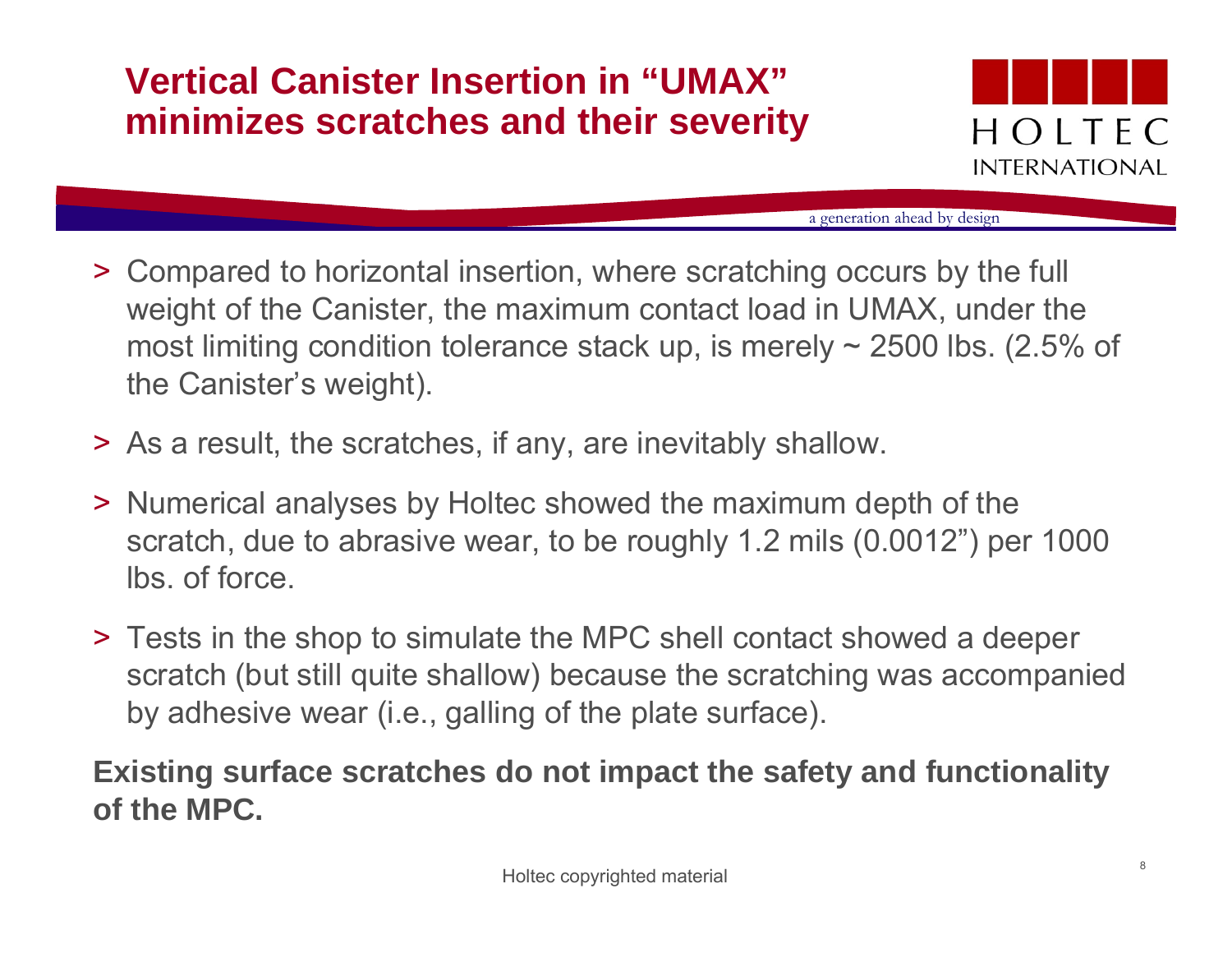### **Quantifying the Maximum Scratch Depth**



a generation ahead by design

- > Shop tests and finite element analyses showed that the maximum average scratch depth (due to abrasive wear) is bounded by 2.4 mils (0.0024").
- > Minimum wall thickness required to meet the design internal pressure for the Canister is only 0.216" (per NB-3324 of the ASME Code); leaving a substantial thickness reserve ( $> 0.25$ ") for imperfections such as scratches.
- > Extensive examination of the loaded Canisters has showed most loading related scratches to be invisibly small; the average depth across the width the scratch mark was near zero, and the deepest valley at any measured scratch location was 26 mils (0.026") deep.

**The scratches introduced during insertion remain a fraction of the required limit in the ASME Code.**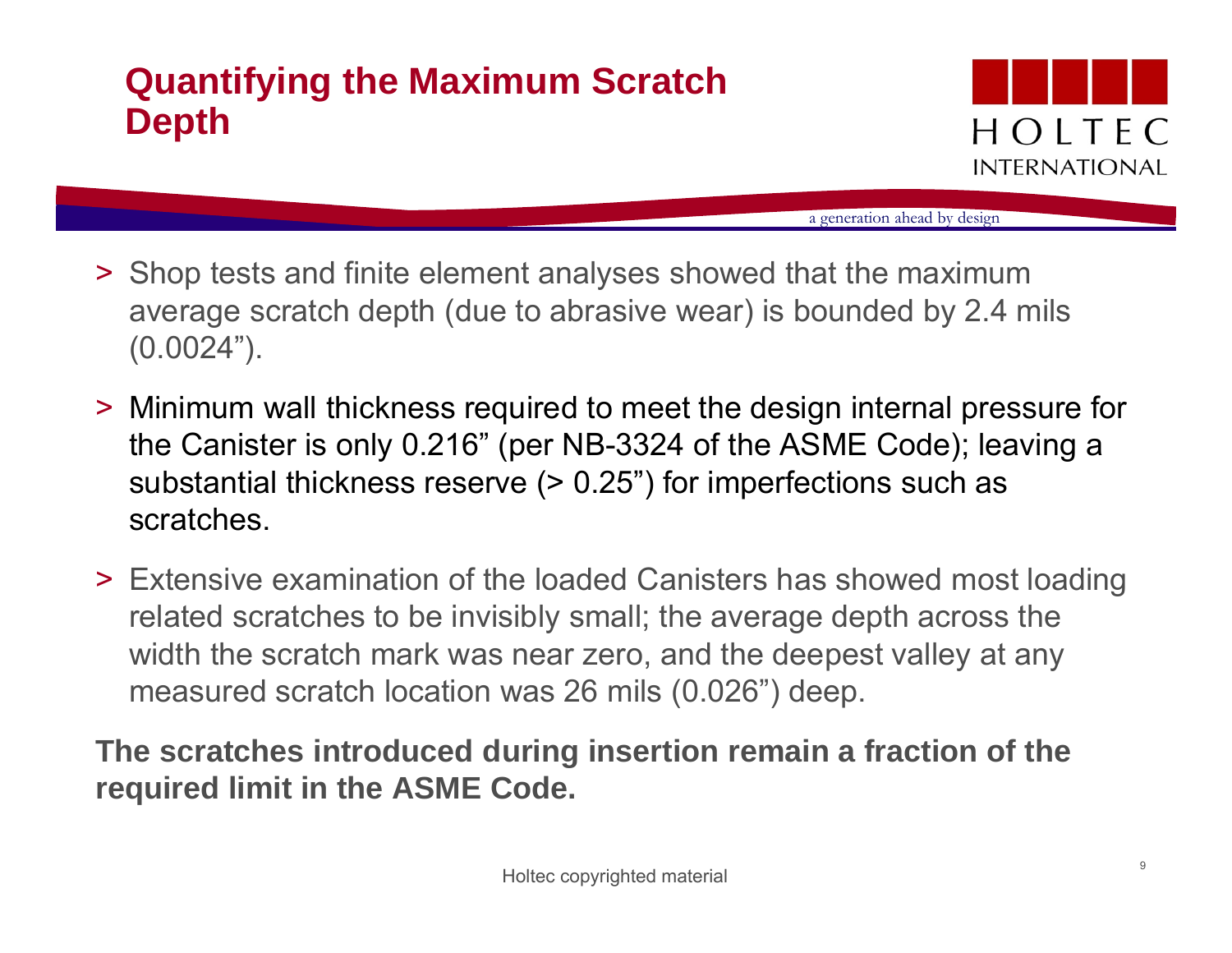### **How does the ASME Code classify surface scratches in an MPC?**



- ˃ The MPCs are designed to meet the highest pedigree of the ASME Code, Section III Subsection NB, to the maximum extent practicable. The MPCs are manufactured to the same rigorous requirements as the Reactor Vessel and the Pressurizer in nuclear reactors.
- ˃ Several types of stresses are produced in a pressure vessel; they are classified by their degree of significance to the equipment's safety:
	- > Primary Stress (NB-3213.8): Controlling, it is most significant to equipment's safe operation.
	- > Secondary Stress (NB-3213.9): Somewhat significant, produced at locations of *gross structural discontinuity.*
	- > Peak Stress (NB-3213.11): Non-significant in quiescent equipment such as an MPC; develops at locations of *local structural discontinuity*.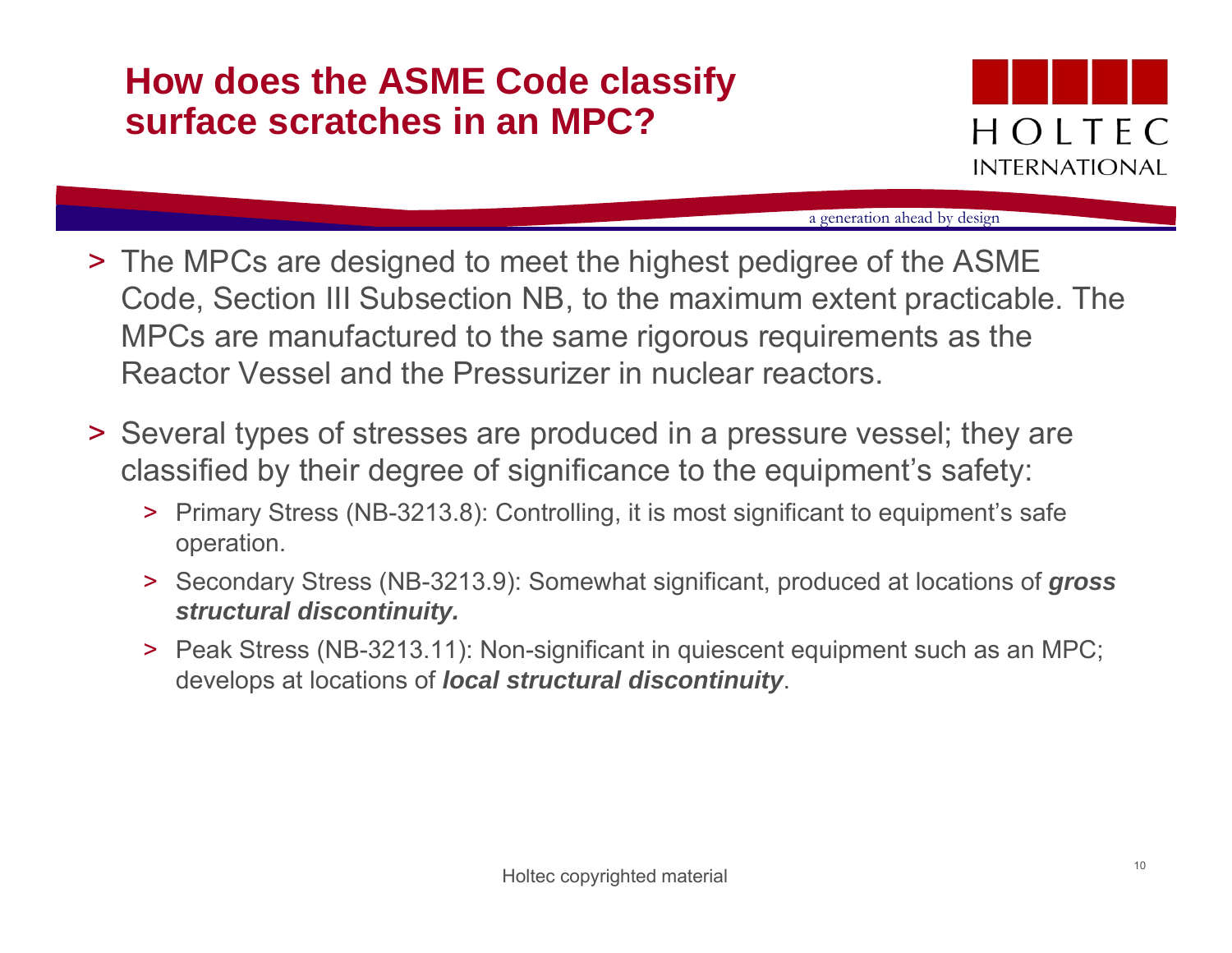### **Import of Local Discontinuities in a Canister**



a generation ahead by design

- > Examples of local discontinuities are: unevenness in the welded mass, scratches on the surface, vent and drain port holes, non-linear component of thru-thickness stress distribution from pressure & other loadings.
- > Every MPC has local discontinuities whether there are scratches or no scratches.
- > Because the local discontinuities produce only peak stresses which are inconsequential to safety, they are not considered in the FSARs.
	- > Table 3.1.10 of the HI-STORM UMAX FSAR describes Peak Stress (F) as follows: "Increment added to primary or secondary stress by a concentration (notch), or, certain thermal stresses that may cause fatigue but not distortion. Because fatigue is not a credible source of failure in a passive system with gradual temperature changes, the cumulative damage factor from fatigue is not computed for HI-STORM UMAX components."

#### *Local Discontinuity produces peak stress which is immaterial to the safety margin in an MPC*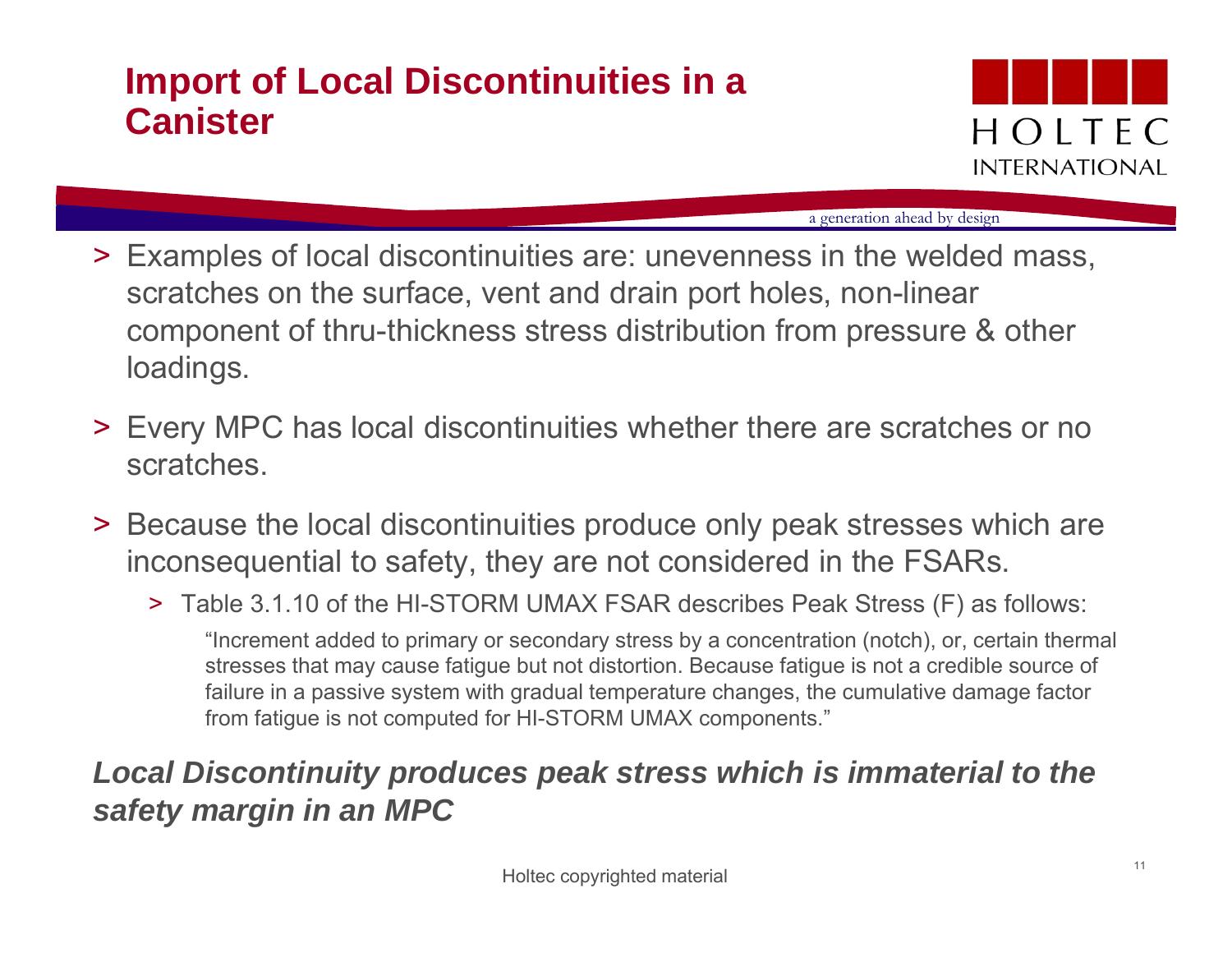### **Code places no limit on peak stresses**



- > Local discontinuities and hence peak stresses are ubiquitous in every MPC. The Code places no limit on their number or size because they are irrelevant to the vessel's safe operation.
- > That is why Chapter 2- Principal Design Criteria in the UMAX FSAR has no limits on peak stresses.
- > That is why the NRC's Safety Evaluation Report (SER) makes no mention of the Commission having considered the peak stresses.
- > That is why the Certificate-of-Compliance makes no mention of any type of local discontinuity (such as scratch) or peak stresses in the MPCs.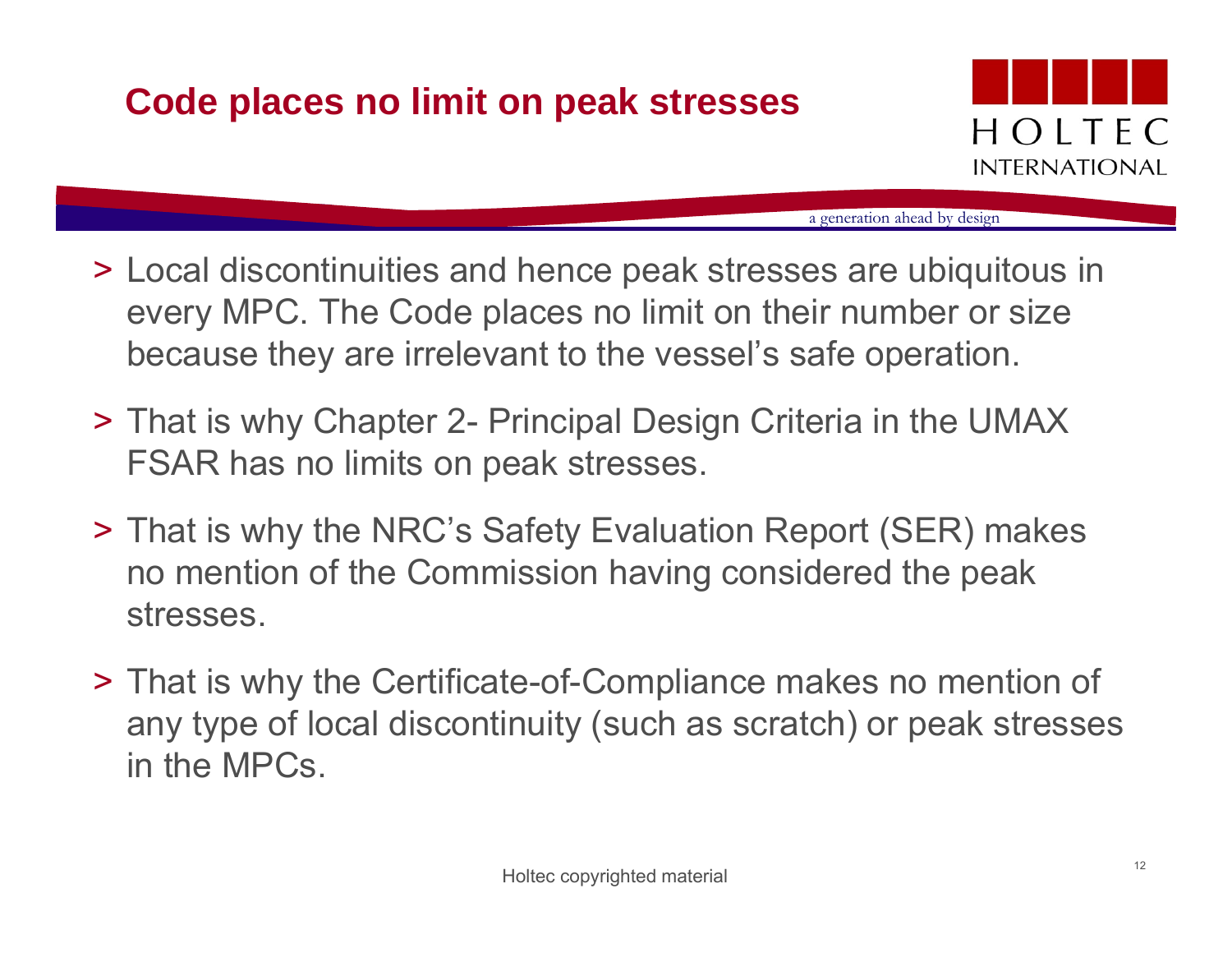# **Classifying Contents of a FSAR**



a generation ahead by design

> The FSAR's content can be divided in three categories:

1. Safety critical: This material is placed and locked down in the CoC. It can only be altered by a License amendment.

2. Safety significant (SS): Not locked down in the CoC but subject to a highly controlled change process under 10CFR72.48.

3. Non-safety significant (NSS): Supplemental information that is not relied on to fulfill a safety function and is not included in the NRC SER.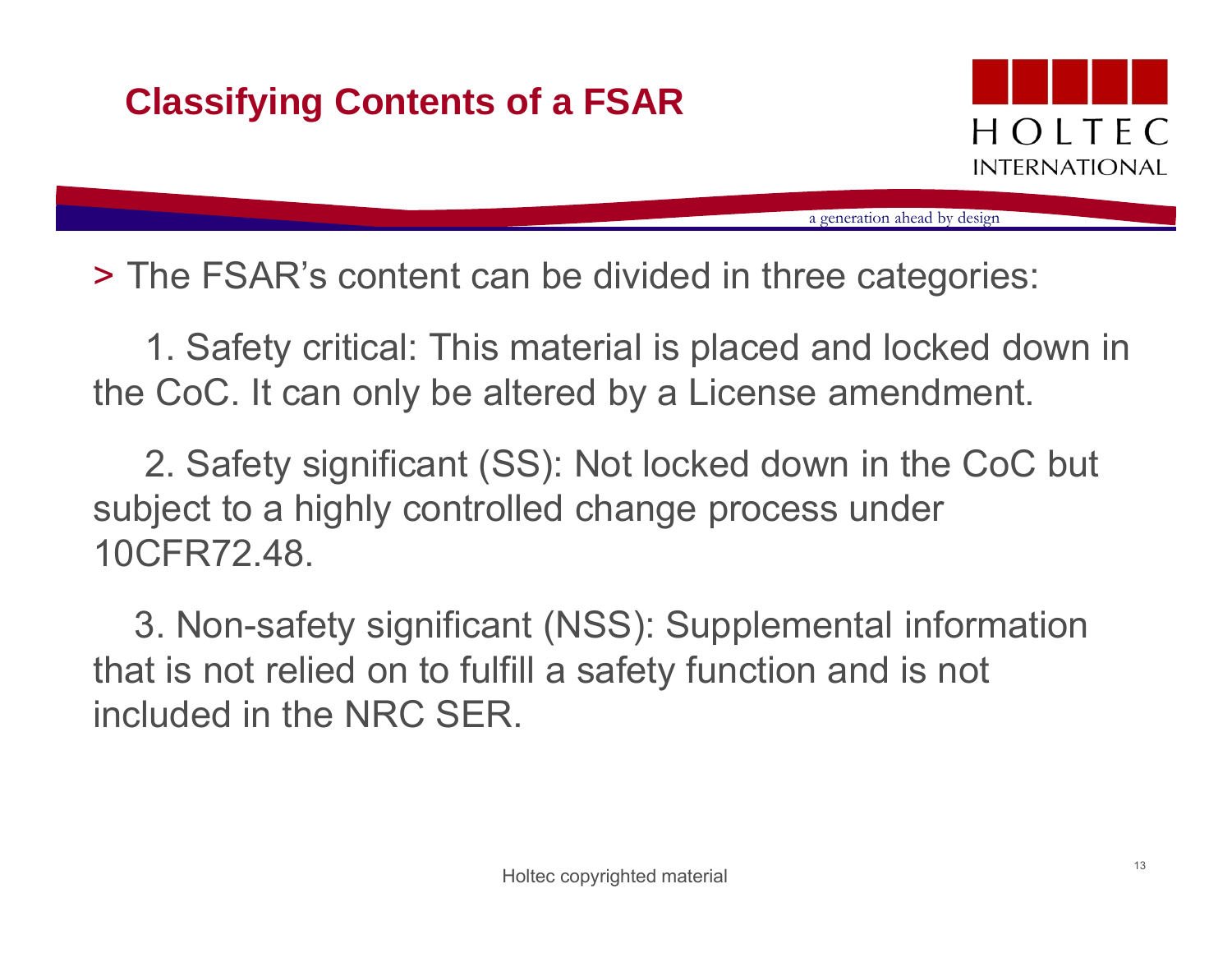### **Regulatory Perspective on Scratches on Canisters**



- > The scratches are not mentioned or relied on in the NRC's SER for "UMAX".
- > Indeed, our research shows, scratches have never been considered a safety issue in any SER written by the NRC for any Holtec storage system.
- > The NRC treated scratches in Canisters as non-germane to safety going back to the 1980s.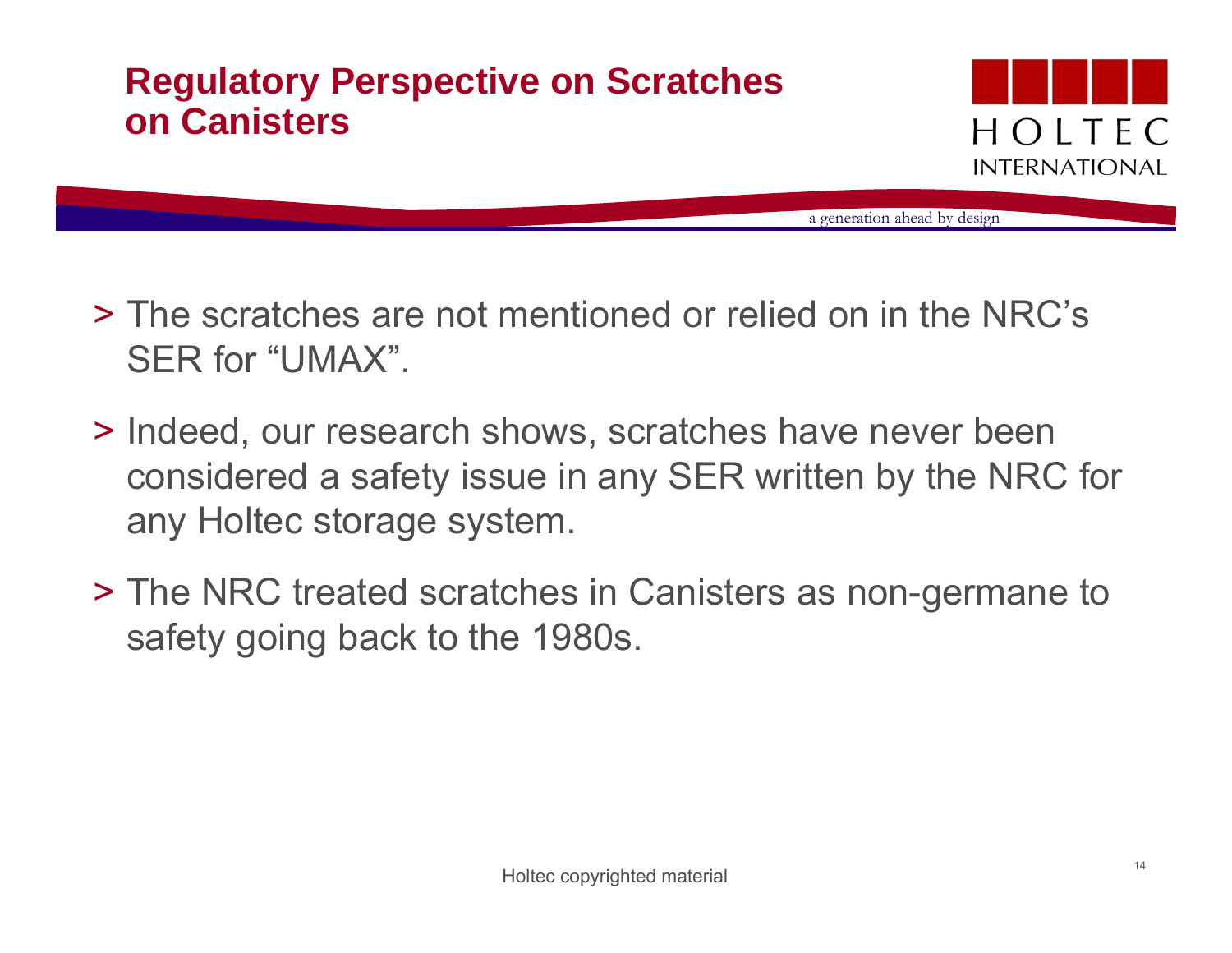# **Regulatory and Licensing Perspectives**



- > From a regulatory perspective, the presence of surface scratches on the MPC are not relevant to the safety determination.
- > Any discussion of scratches in the FSAR represents non-safety significant information, along with numerous other non-safety items in the MPC.
- > Given that information in the FSAR on surface scratches is non-safety significant, clarifying the associated FSAR discussion cannot, by definition, imply a change of any safety consequence.
- > The statement in the FSAR regarding no risk of scratching during insertion can be deleted or amended without affecting the safety analyses and conclusions in the FSAR.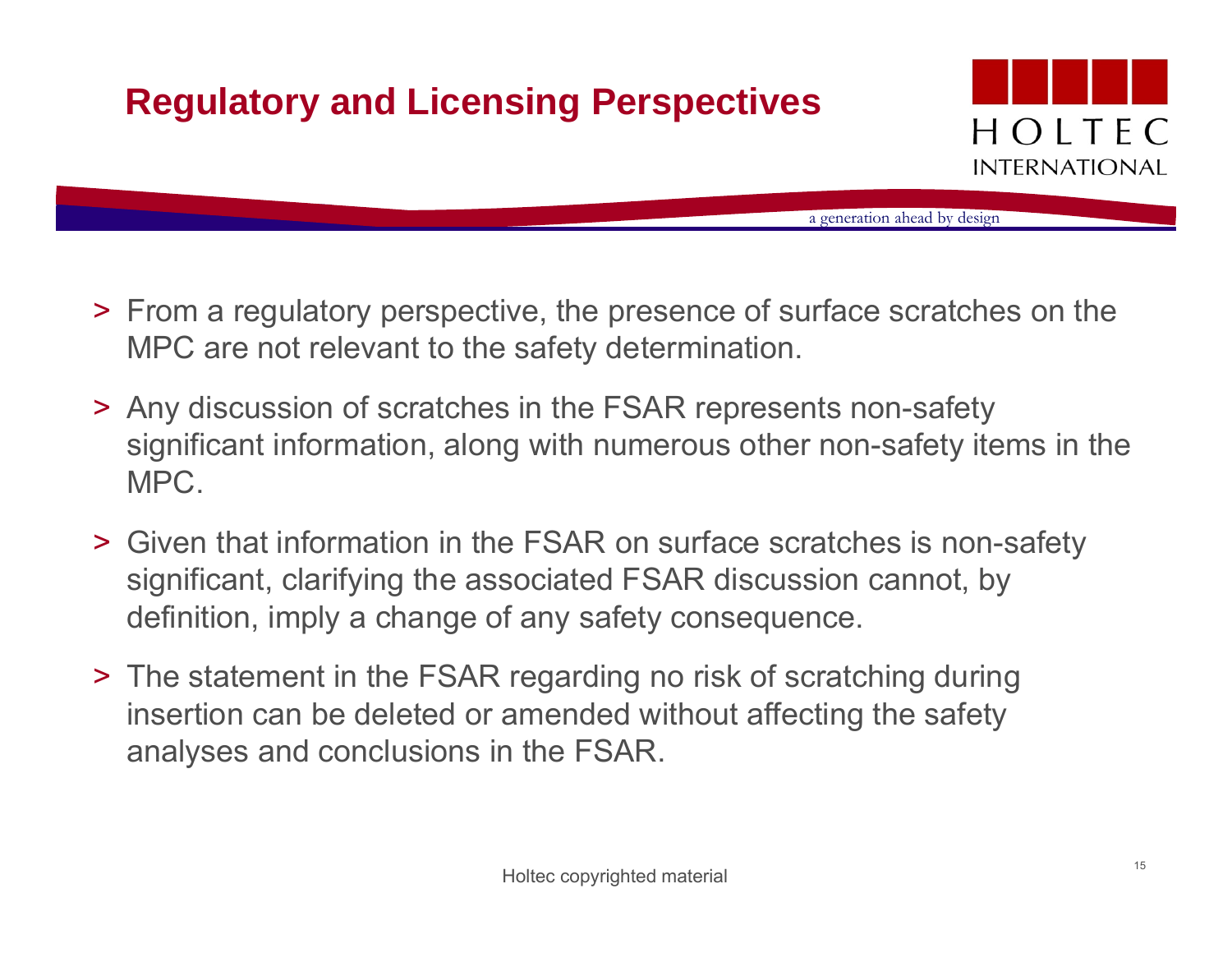# **Licensing Perspectives**



a generation ahead by design

- > Filing a License Amendment Request (LAR) that does not pertain to a safety consideration would be a *non sequitur*.
- > We have accordingly changed the following statement in Section 9.5:

"Because the MPC insertion (and withdrawal) occurs in the vertical configuration with ample lateral clearances, there is no risk of scratching or gouging of the MPC's external surface (Confinement Boundary). Thus the ASME Section III Class 1 prohibition against damage to the pressure retaining boundary is maintained."

#### to (through the 72.48 process):

"MPC insertion and withdrawal occurs in a tightly controlled vertical configuration with minimal lateral clearances. The MPC may come in contact with the shield ring and upper and lower seismic restraints (when present). The confined vertical configuration during MPC insertion limits the lateral loads placed on the MPC and precludes significant wear or scratches on the MPC's external surface (Confinement Boundary). Because scratches produce only localized stress raisers known as "peak stresses" in Section III of the ASME Code which (as noted in Table 3.1.10 of this FSAR) are germane only to cyclic fatigue considerations, the applicable stress intensity limits of ASME Section III Class 1 (primary and secondary) for the pressure retaining boundary will remain unaffected by the presence of scratches."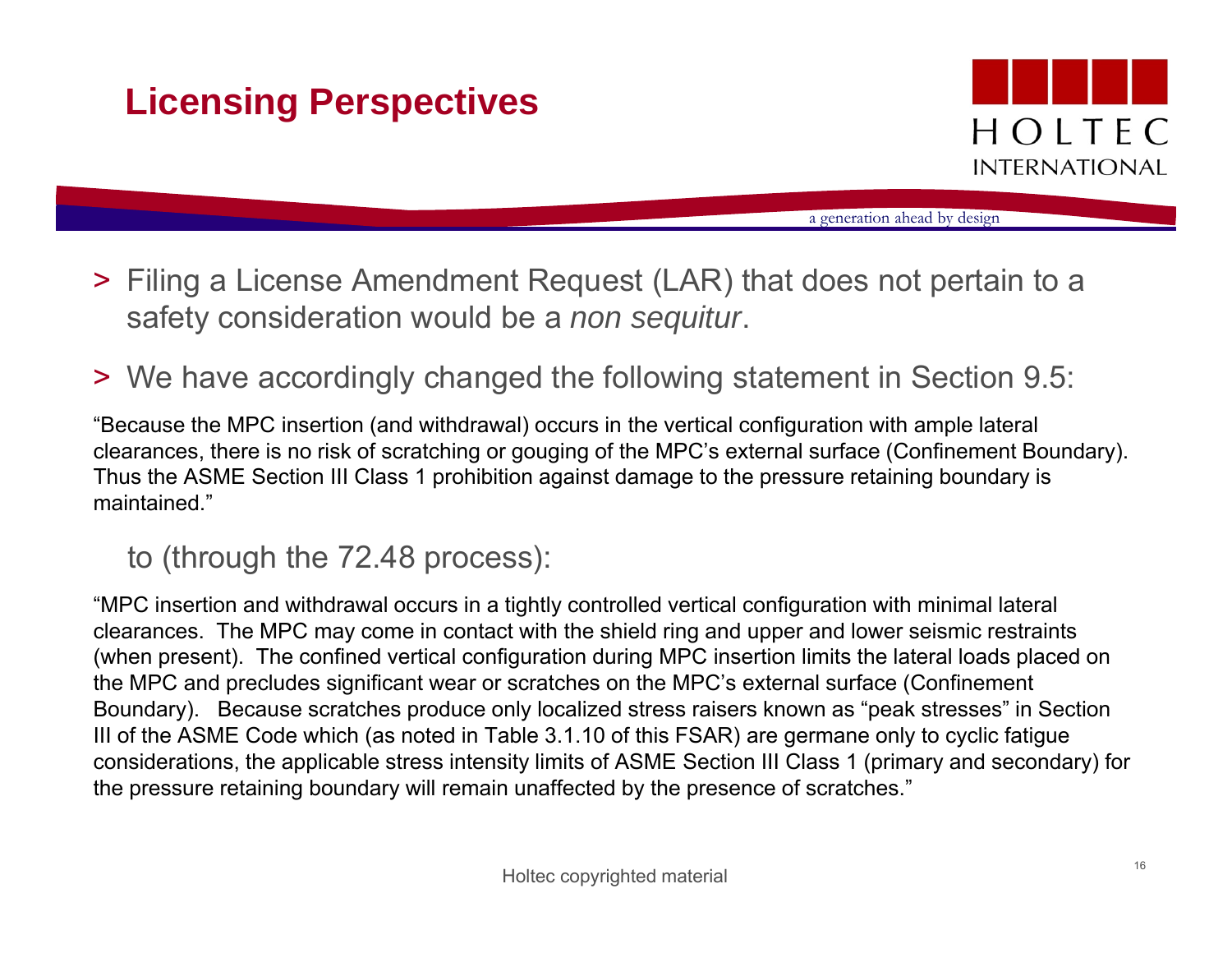# **Licensing Perspectives (cont.)**



- > FSAR Section 9.5 was only meant to summarize (using several high level narrative examples) why Safety and ALARA is achieved through the operational steps outlined in Sections 9.1 - 9.4, as well as through the HI-STORM UMAX design itself.
- > Thus, Section 9.5 simply makes a conclusion based on the preceding sections. It does not, nor was it intended to, articulate new or additional safety or operational requirements. This fact is supported by the omission of Section 9.5 from all other Holtec ISFSI FSARs.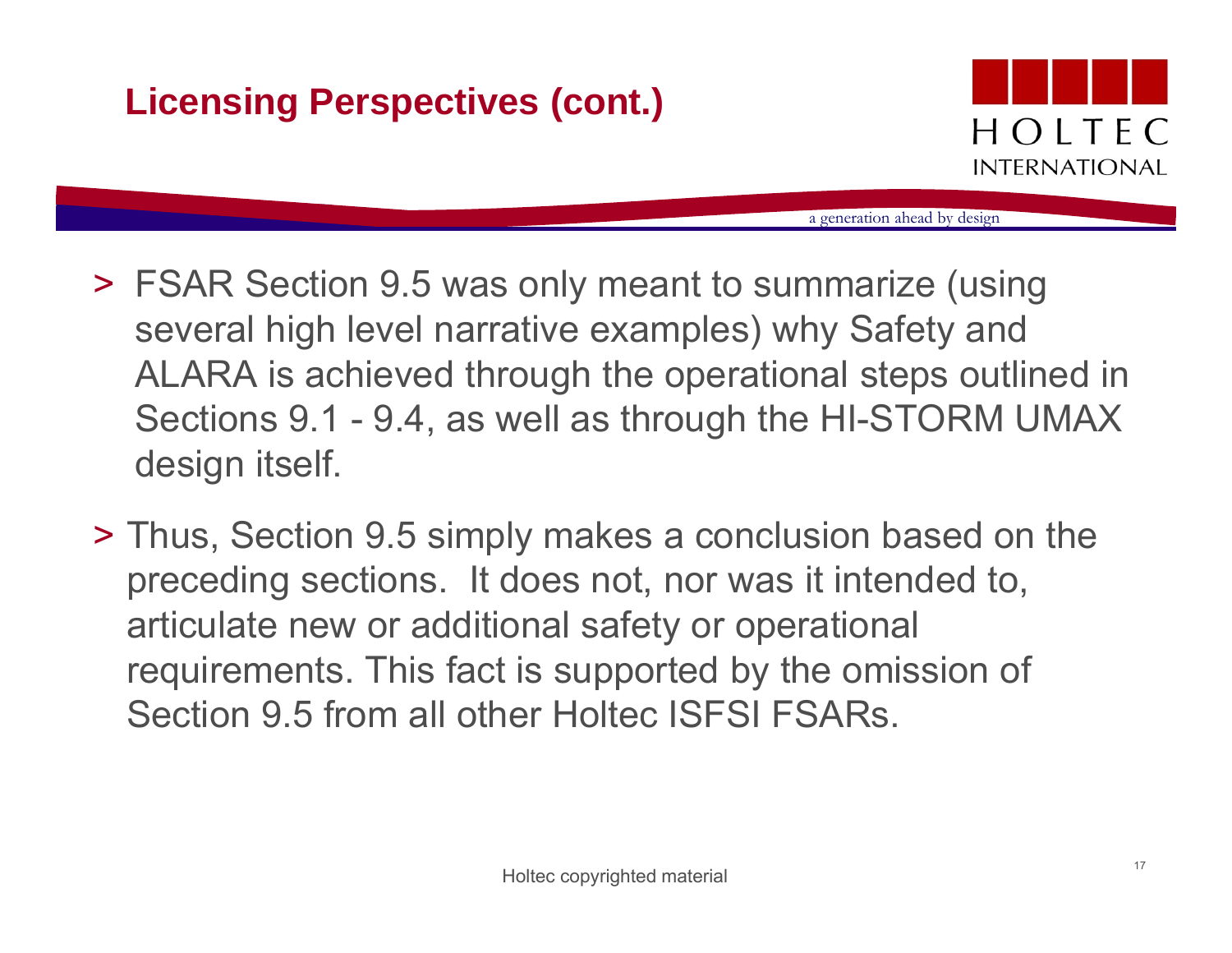# **Licensing Perspectives (cont.)**



- > The CoC/TS references the FSAR in various locations, for example in Table 3-1 with respect to ASME Code.
- > When statements in the FSAR are incorporated into the CoC/TS in the sense that they become a legal part of it, they are identified clearly to avoid any misunderstanding. Examples can be found in the HI-STORM 100 FSAR, Section 9.1.5.3, and HI-STAR 180 SAR, Section 1.2.2.1, UMAX CoC Appendix B, Section 5.3.9. A general reference to the FSAR in the CoC is therefore not considered an inclusion by reference. Hence independent of the discussion about the relevance of Section 9.5 above, the statement about "no risk of scratching" can not be considered as being included by reference in the CoC.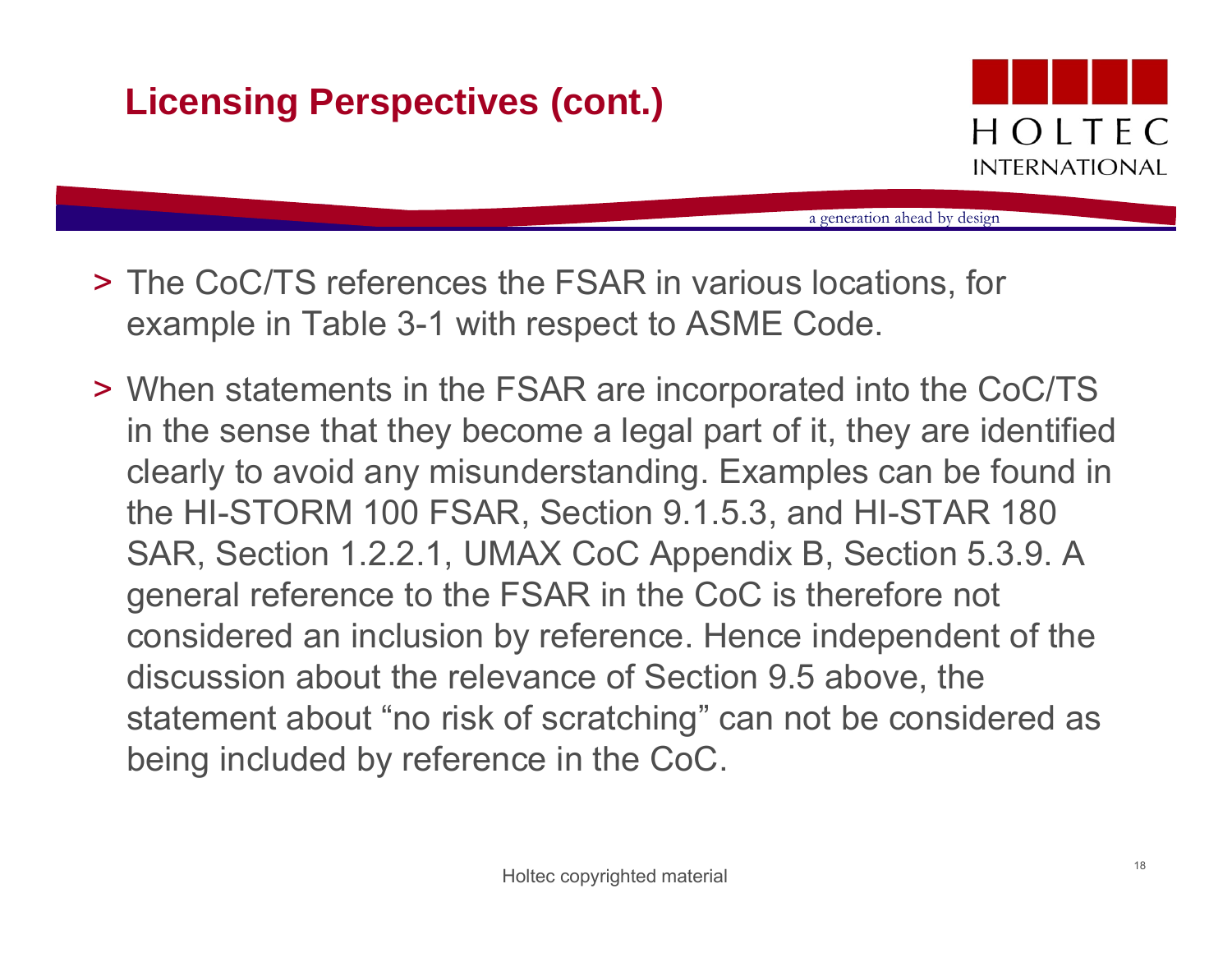### **Closing Remarks**



- > Localized scratches are an inevitable factor in MPC manufacture, transport and operation.
- > Localized scratches in the MPC are not of concern from the standpoint of compliance with ASME Section III, Subsection NB stress intensity limits, nor do they violate any design or licensing requirements per the HI-STORM UMAX FSAR.
- > Localized scratches in the MPC are not a safety concern nor do they affect its functionality.
- > The discussion of scratches in FSAR Section 9.5 represents non-safety significant information.
- > Using 10CFR72.48, Holtec has clarified the FSAR language describing wear and scratches on the MPC external surface.